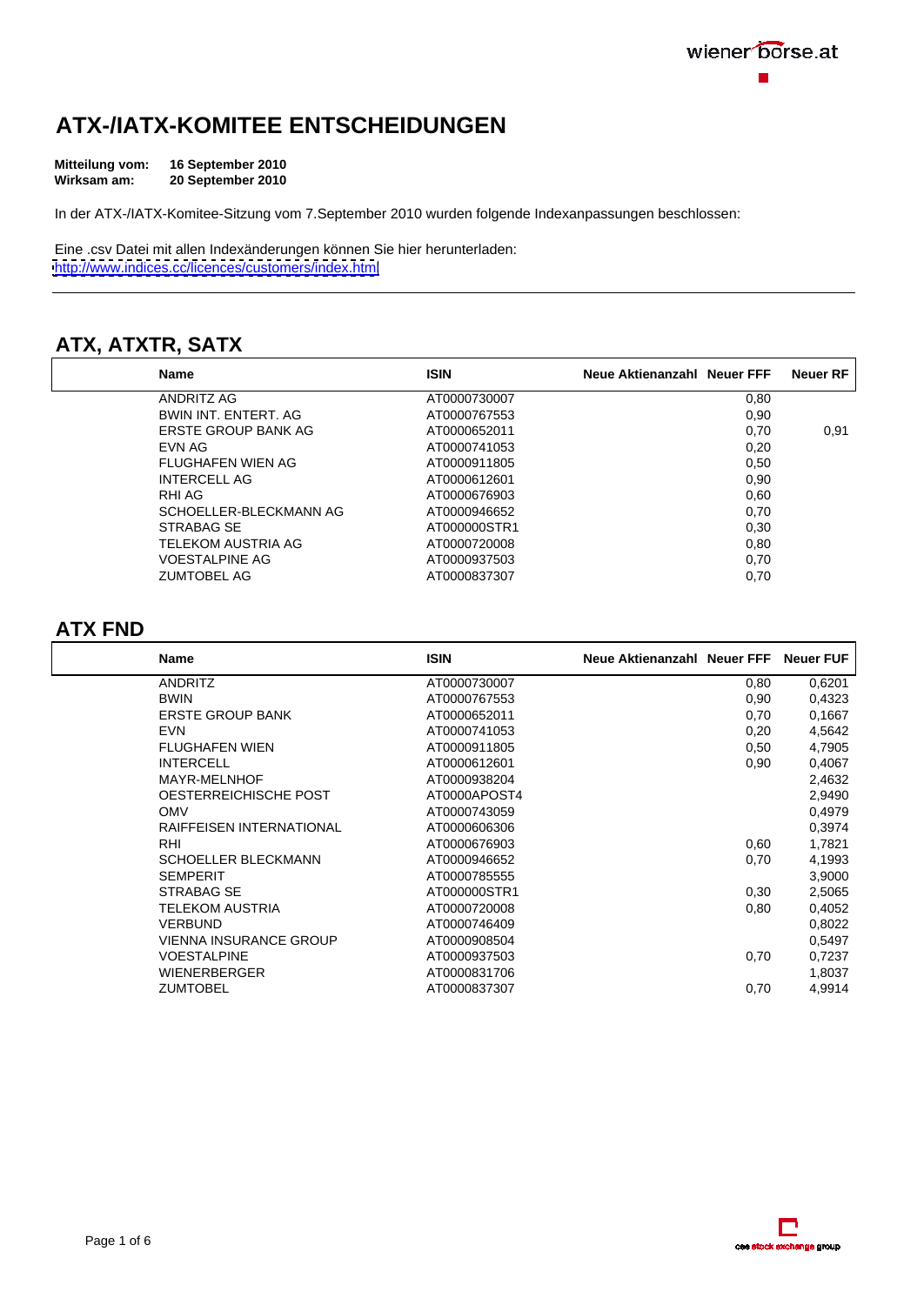## **ATX five**

| <b>Nam</b>                 |                     | Neue Aktienanzahl Neuer FFF Neuer RF |     |
|----------------------------|---------------------|--------------------------------------|-----|
| <b>ERSTE GROUP BANK AG</b> | <b>\T0000652011</b> |                                      | ∪.⊍ |
| TELEKOM AUSTRIA AG         | AT0000720008        |                                      |     |
| <b>VOESTALPINE AG</b>      | T0000937503         |                                      |     |

## **ATX Prime**

|            | <b>Name</b>                    | <b>ISIN</b>  | Neue Aktienanzahl Neuer FFF Neuer RF |      |
|------------|--------------------------------|--------------|--------------------------------------|------|
|            | AGRANA BETEILIGUNGS-AG         | AT0000603709 | 0,30                                 |      |
|            | ANDRITZ AG                     | AT0000730007 | 0,80                                 |      |
|            | AT&S AUSTRIA TECH.&SYSTEMTECH  | AT0000969985 | 0,60                                 |      |
|            | A-TEC INDUSTRIES AG            | AT00000ATEC9 | 0,40                                 |      |
|            | <b>BENE AG</b>                 | AT00000BENE6 | 0,60                                 |      |
|            | BWIN INT. ENTERT. AG           | AT0000767553 | 0,90                                 |      |
|            | BWT AG                         | AT0000737705 | 0,60                                 |      |
|            | CA IMMO INTERNATIONAL AG       | ATCAIMMOINT5 | 0,10                                 |      |
|            | CA IMMOBILIEN ANLAGEN AG       | AT0000641352 | 0,90                                 |      |
|            | CENTURY CASINOS INC            | AT0000499900 | 0,90                                 |      |
|            | CONWERT IMMOBILIEN INVEST SE   | AT0000697750 | 0,90                                 |      |
|            | DO&CO RESTAURANTS&CATERING AG  | AT0000818802 | 0,30                                 |      |
|            | ECO BUSINESS-IMMOBILIEN AG     | AT0000617907 | 0,30                                 |      |
|            | ERSTE GROUP BANK AG            | AT0000652011 | 0,70                                 | 0,91 |
|            | EVN AG                         | AT0000741053 | 0,20                                 |      |
|            | FLUGHAFEN WIEN AG              | AT0000911805 | 0,50                                 |      |
|            | <b>IMMOFINANZ AG</b>           | AT0000809058 |                                      | 0,93 |
|            | INTERCELL AG                   | AT0000612601 | 0,90                                 |      |
| Streichung | JOWOOD ENTERTAINMENT AG        | AT0000747357 |                                      |      |
|            | POLYTEC HOLDING AG             | AT0000A00XX9 | 0,60                                 |      |
|            | RHI AG                         | AT0000676903 | 0,60                                 |      |
| Streichung | S&T SYSTEM INT.&TECH. DISTR.AG | AT0000905351 |                                      |      |
|            | SCHOELLER-BLECKMANN AG         | AT0000946652 | 0,70                                 |      |
|            | SPARKASSEN IMMOBILIEN AG       | AT0000652250 | 0,80                                 |      |
|            | STRABAG SE                     | AT000000STR1 | 0,30                                 |      |
|            | TELEKOM AUSTRIA AG             | AT0000720008 | 0,80                                 |      |
|            | UNIQA VERSICHERUNGEN AG        | AT0000821103 | 0,30                                 |      |
|            | <b>VOESTALPINE AG</b>          | AT0000937503 | 0,70                                 |      |
|            | WARIMPEX FINANZ- UND BET. AG   | AT0000827209 | 0,60                                 |      |
|            | WOLFORD AG                     | AT0000834007 | 0,60                                 |      |
|            | <b>ZUMTOBEL AG</b>             | AT0000837307 | 0,70                                 |      |

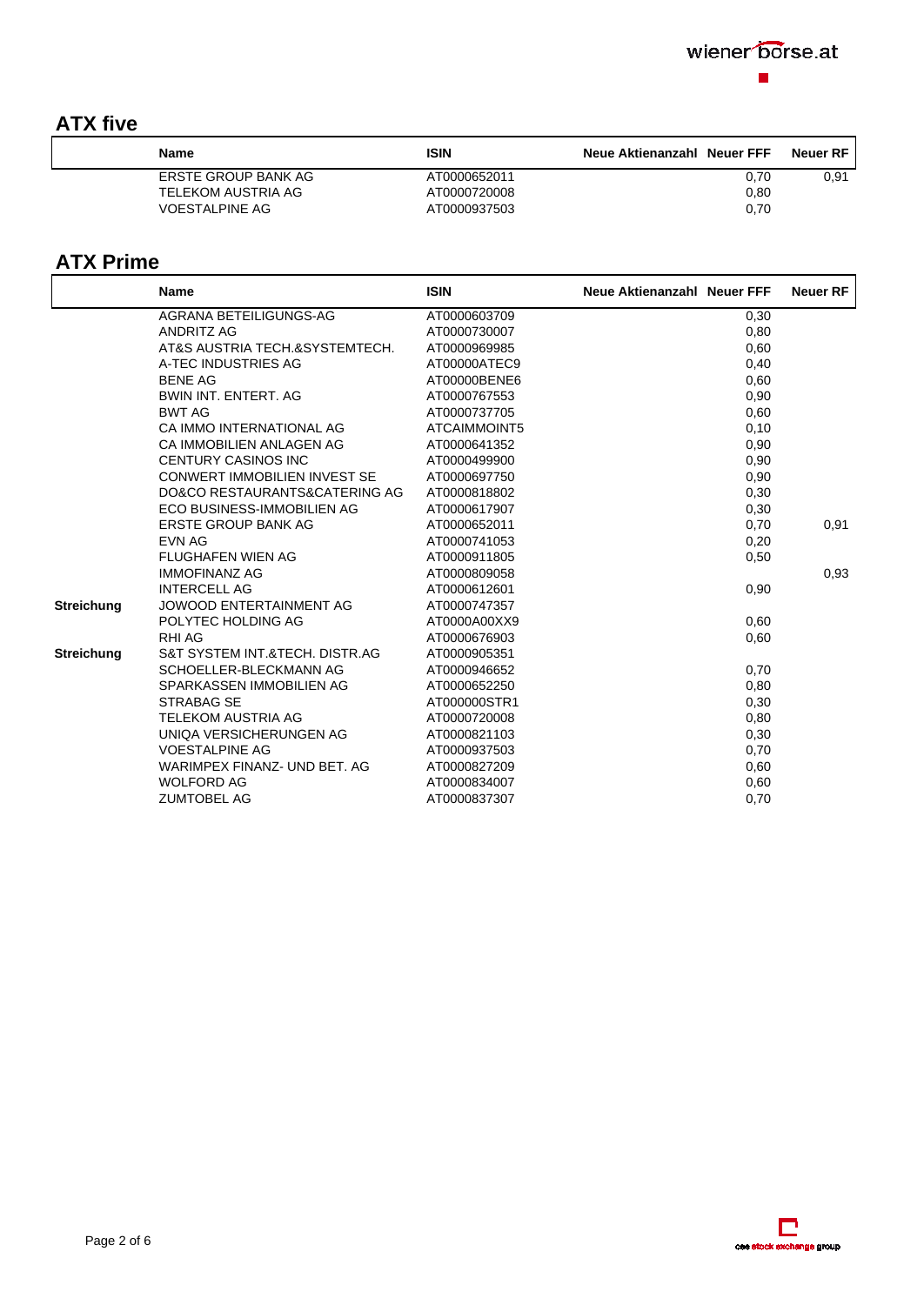

# **IATX**

|                   |                              | <b>ISIN</b>  | Neue Aktienanzahl Neuer FFF Neuer RF |      |
|-------------------|------------------------------|--------------|--------------------------------------|------|
|                   | CA IMMOBILIEN ANLAGEN AG     | AT0000641352 | 0,90                                 | 1,00 |
| <b>Streichung</b> | CA IMMO INTERNATIONAL AG     | ATCAIMMOINT5 |                                      |      |
|                   | CONWERT IMMOBILIEN INVEST SE | AT0000697750 | ა,90                                 | 1.00 |
|                   | ECO BUSINESS-IMMOBILIEN AG   | AT0000617907 | ს,30                                 |      |
|                   | <b>IMMOFINANZ AG</b>         | AT0000809058 |                                      | J.J. |
|                   | SPARKASSEN IMMOBILIEN AG     | AT0000652250 | J,80                                 |      |
|                   | WARIMPEX FINANZ- UND BET. AG | AT0000827209 |                                      |      |

**Regelwerksänderung für den IATX:**

Der Repräsentationsfaktor wird so festgesetzt, dass kein Indextitel eine Gewichtung über 35 % im IATX aufweist.

**Für weitere Informationen kontaktieren Sie bitte: +43 1 53165 -109 or roman.dormuth@wienerborse.at** [www.indices.cc](http://www.indices.cc) contract the contract of the contract of the contract of the contract of the contract of the contract of the contract of the contract of the contract of the contract of the contract of the contract of the co

> **E**<br>bok exhange group  $0000$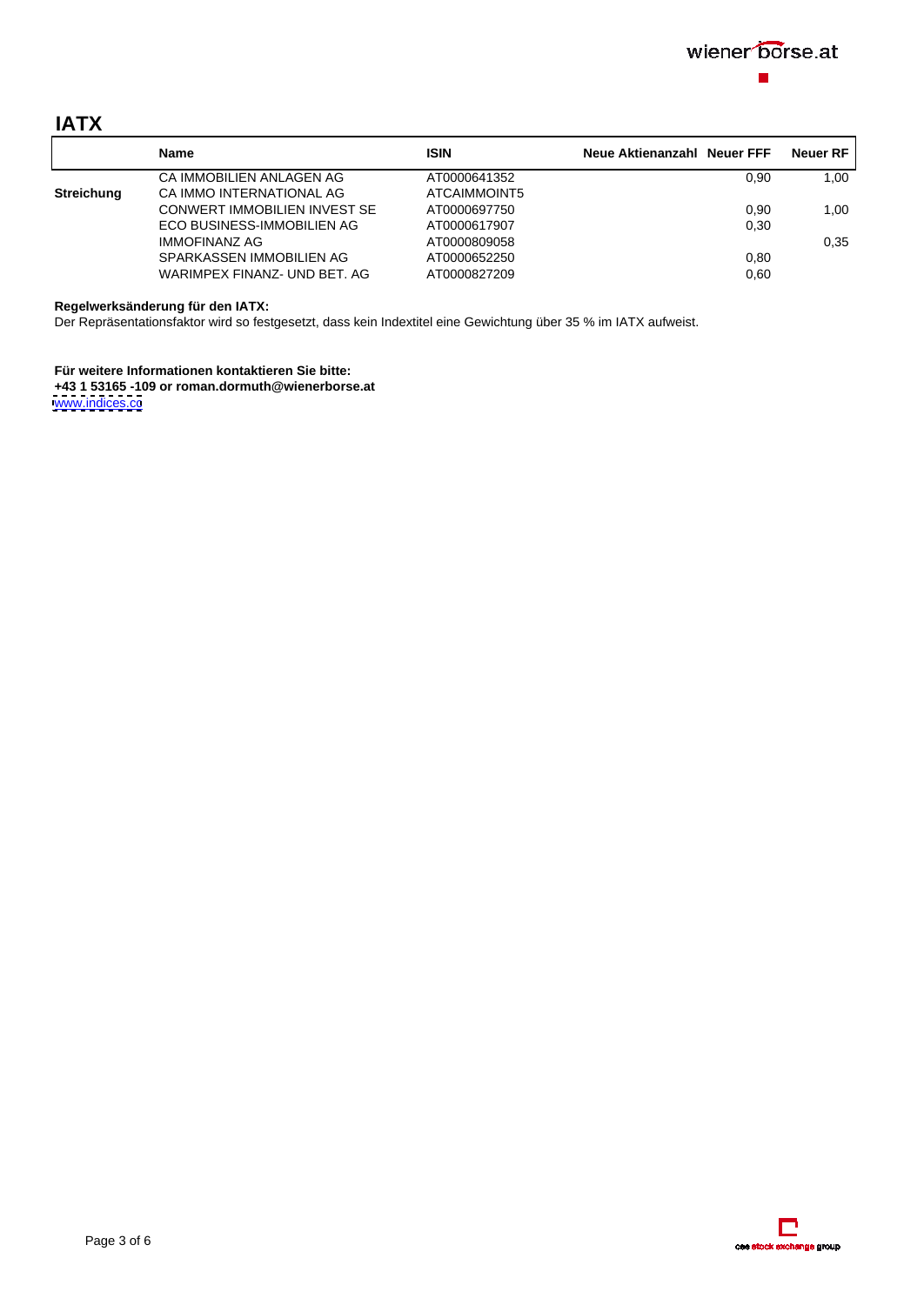# **ATX-/IATX-COMITEE DECISIONS**

At the ATX-/IATX-Committee meeting of 7 September 2010 the following index adjustments were resolved:

To download a .csv file with all upcoming index adjustments please visit: <http://en.indices.cc/licences/customers/index.html>

# **ATX, ATXTR, SATX**

| Name                   | <b>ISIN</b>  | New Number<br>New FFF New RE<br>of Shares |      |
|------------------------|--------------|-------------------------------------------|------|
| ANDRITZ AG             | AT0000730007 |                                           |      |
| BWIN INT. ENTERT. AG   | AT0000767553 |                                           |      |
| ERSTE GROUP BANK AG    | AT0000652011 | 0, 70                                     | 0,91 |
| <b>EVN AG</b>          | AT0000741053 | 0,20                                      |      |
| FLUGHAFEN WIEN AG      | AT0000911805 | 0,50                                      |      |
| INTERCELL AG           | AT0000612601 | บ.ษเ                                      |      |
| <b>RHI AG</b>          | AT0000676903 |                                           |      |
| SCHOELLER-BLECKMANN AG | AT0000946652 | <u>v.ru</u>                               |      |
| STRABAG SE             | AT000000STR1 | 0.30 <sub>1</sub>                         |      |
| TELEKOM AUSTRIA AG     | AT0000720008 |                                           |      |
| <b>VOESTALPINE AG</b>  | AT0000937503 | ∪.≀                                       |      |
| <b>ZUMTOBEL AG</b>     | AT0000837307 | 0,70                                      |      |

### **ATX FND**

| Name                     | <b>ISIN</b>  | <b>New Number</b><br>New FFF New FUF<br>of Shares |        |
|--------------------------|--------------|---------------------------------------------------|--------|
| ANDRITZ                  | AT0000730007 | 0,80                                              | 0,6201 |
| BWIN                     | AT0000767553 | 0,90                                              | 0,4323 |
| ERSTE GROUP BANK         | AT0000652011 | 0,70                                              | 0,1667 |
| EVN                      | AT0000741053 | 0,20                                              | 4,5642 |
| <b>FLUGHAFEN WIEN</b>    | AT0000911805 | 0,50                                              | 4,7905 |
| <b>INTERCELL</b>         | AT0000612601 | 0,90                                              | 0,4067 |
| MAYR-MELNHOF             | AT0000938204 |                                                   | 2,4632 |
| OESTERREICHISCHE POST    | AT0000APOST4 |                                                   | 2,9490 |
| OMV                      | AT0000743059 |                                                   | 0,4979 |
| RAIFFEISEN INTERNATIONAL | AT0000606306 |                                                   | 0,3974 |
| RH                       | AT0000676903 | 0,60                                              | 1,7821 |
| SCHOELLER BLECKMANN      | AT0000946652 | 0,70                                              | 4,1993 |
| SEMPERIT                 | AT0000785555 |                                                   | 3,9000 |
| STRABAG SE               | AT000000STR1 | 0,30                                              | 2,5065 |
| <b>TELEKOM AUSTRIA</b>   | AT0000720008 | 0,80                                              | 0,4052 |
| VERBUND                  | AT0000746409 |                                                   | 0,8022 |
| VIENNA INSURANCE GROUP   | AT0000908504 |                                                   | 0,5497 |
| VOESTALPINE              | AT0000937503 | 0,70                                              | 0,7237 |
| WIENERBERGER             | AT0000831706 |                                                   | 1,8037 |
| ZUMTOBEL                 | AT0000837307 | 0,70                                              | 4,9914 |
|                          |              |                                                   |        |

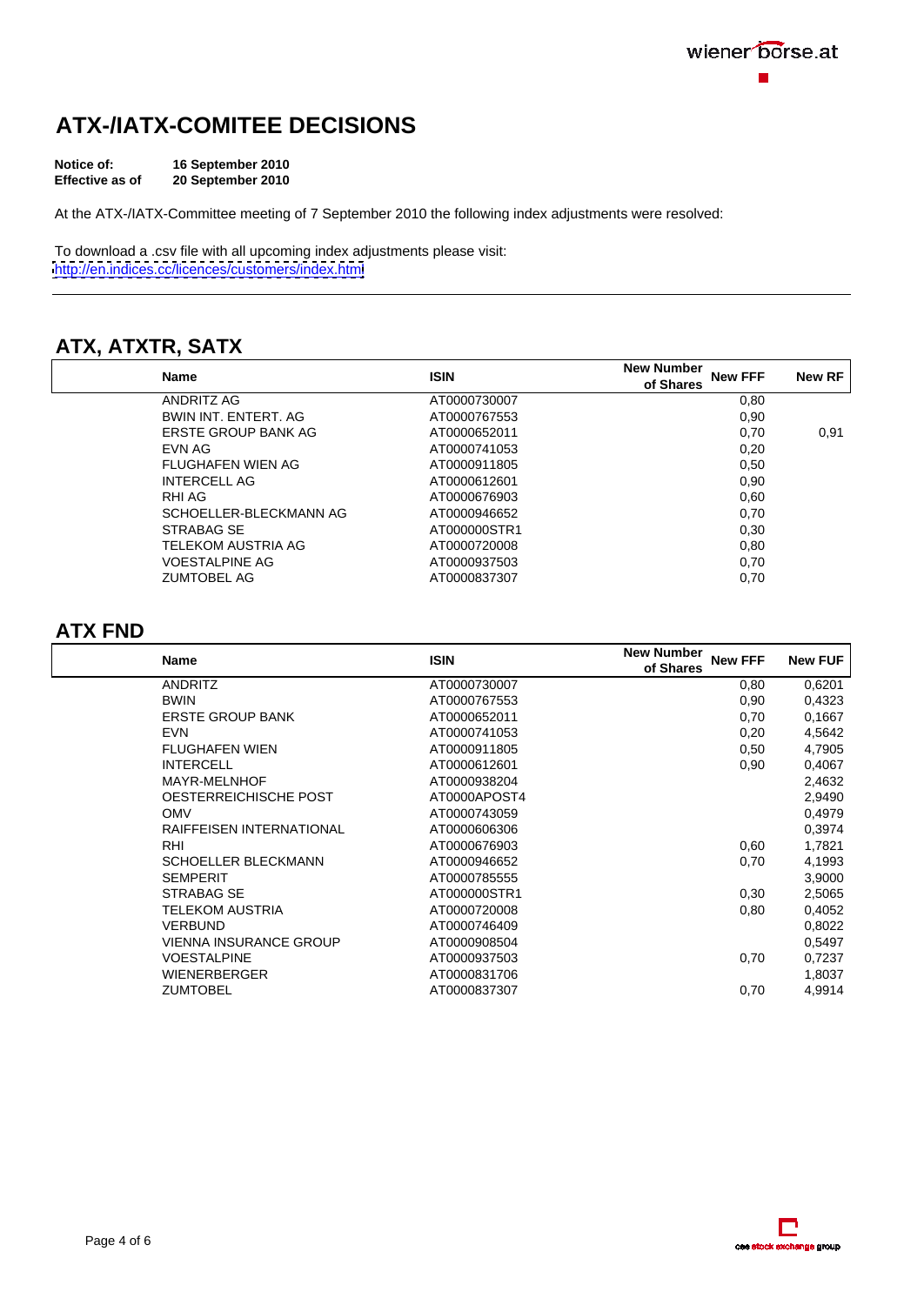| <b>ATX five</b>                                                                                                                                       |              |                                    |        |
|-------------------------------------------------------------------------------------------------------------------------------------------------------|--------------|------------------------------------|--------|
| <b>Mappa</b>                                                                                                                                          |              | New Number<br>New FFF<br>of Shares | New RF |
| <u> Andreas Andreas Andreas Andreas Andreas Andreas Andreas Andreas Andreas Andreas Andreas Andreas Andreas Andreas</u><br><b>ERSTE GROUP BANK AG</b> | AT0000652011 |                                    | ו שו   |
| TELEKOM AUSTRIA AG                                                                                                                                    | AT0000720008 |                                    |        |
| VOESTALPINE AG                                                                                                                                        | AT0000937503 |                                    |        |

## **ATX Prime**

|                  | Name                           | <b>ISIN</b>  | <b>New Number</b><br><b>New FFF</b><br>of Shares | <b>New RF</b> |
|------------------|--------------------------------|--------------|--------------------------------------------------|---------------|
|                  | AGRANA BETEILIGUNGS-AG         | AT0000603709 | 0,30                                             |               |
|                  | ANDRITZ AG                     | AT0000730007 | 0,80                                             |               |
|                  | AT&S AUSTRIA TECH.&SYSTEMTECH. | AT0000969985 | 0,60                                             |               |
|                  | A-TEC INDUSTRIES AG            | AT00000ATEC9 | 0,40                                             |               |
|                  | <b>BENE AG</b>                 | AT00000BENE6 | 0,60                                             |               |
|                  | BWIN INT. ENTERT. AG           | AT0000767553 | 0,90                                             |               |
|                  | BWT AG                         | AT0000737705 | 0,60                                             |               |
|                  | CA IMMO INTERNATIONAL AG       | ATCAIMMOINT5 | 0,10                                             |               |
|                  | CA IMMOBILIEN ANLAGEN AG       | AT0000641352 | 0,90                                             |               |
|                  | CENTURY CASINOS INC            | AT0000499900 | 0,90                                             |               |
|                  | CONWERT IMMOBILIEN INVEST SE   | AT0000697750 | 0,90                                             |               |
|                  | DO&CO RESTAURANTS&CATERING A   | AT0000818802 | 0,30                                             |               |
|                  | ECO BUSINESS-IMMOBILIEN AG     | AT0000617907 | 0,30                                             |               |
|                  | ERSTE GROUP BANK AG            | AT0000652011 | 0,70                                             | 0,91          |
|                  | EVN AG                         | AT0000741053 | $0,20$<br>$0,50$                                 |               |
|                  | FLUGHAFEN WIEN AG              | AT0000911805 |                                                  |               |
|                  | <b>IMMOFINANZ AG</b>           | AT0000809058 |                                                  | 0,93          |
|                  | <b>INTERCELL AG</b>            | AT0000612601 | 0,90                                             |               |
| <b>Exclusion</b> | JOWOOD ENTERTAINMENT AG        | AT0000747357 |                                                  |               |
|                  | POLYTEC HOLDING AG             | AT0000A00XX9 | 0,60                                             |               |
|                  | RHI AG                         | AT0000676903 | 0,60                                             |               |
| <b>Exclusion</b> | S&T SYSTEM INT.&TECH. DISTR.AG | AT0000905351 |                                                  |               |
|                  | SCHOELLER-BLECKMANN AG         | AT0000946652 | 0,70                                             |               |
|                  | SPARKASSEN IMMOBILIEN AG       | AT0000652250 | 0,80                                             |               |
|                  | <b>STRABAG SE</b>              | AT000000STR1 | 0,30                                             |               |
|                  | TELEKOM AUSTRIA AG             | AT0000720008 | 0,80                                             |               |
|                  | UNIQA VERSICHERUNGEN AG        | AT0000821103 | 0,30                                             |               |
|                  | <b>VOESTALPINE AG</b>          | AT0000937503 | 0,70                                             |               |
|                  | WARIMPEX FINANZ- UND BET. AG   | AT0000827209 | 0,60                                             |               |
|                  | <b>WOLFORD AG</b>              | AT0000834007 | 0,60                                             |               |
|                  | <b>ZUMTOBEL AG</b>             | AT0000837307 | 0,70                                             |               |